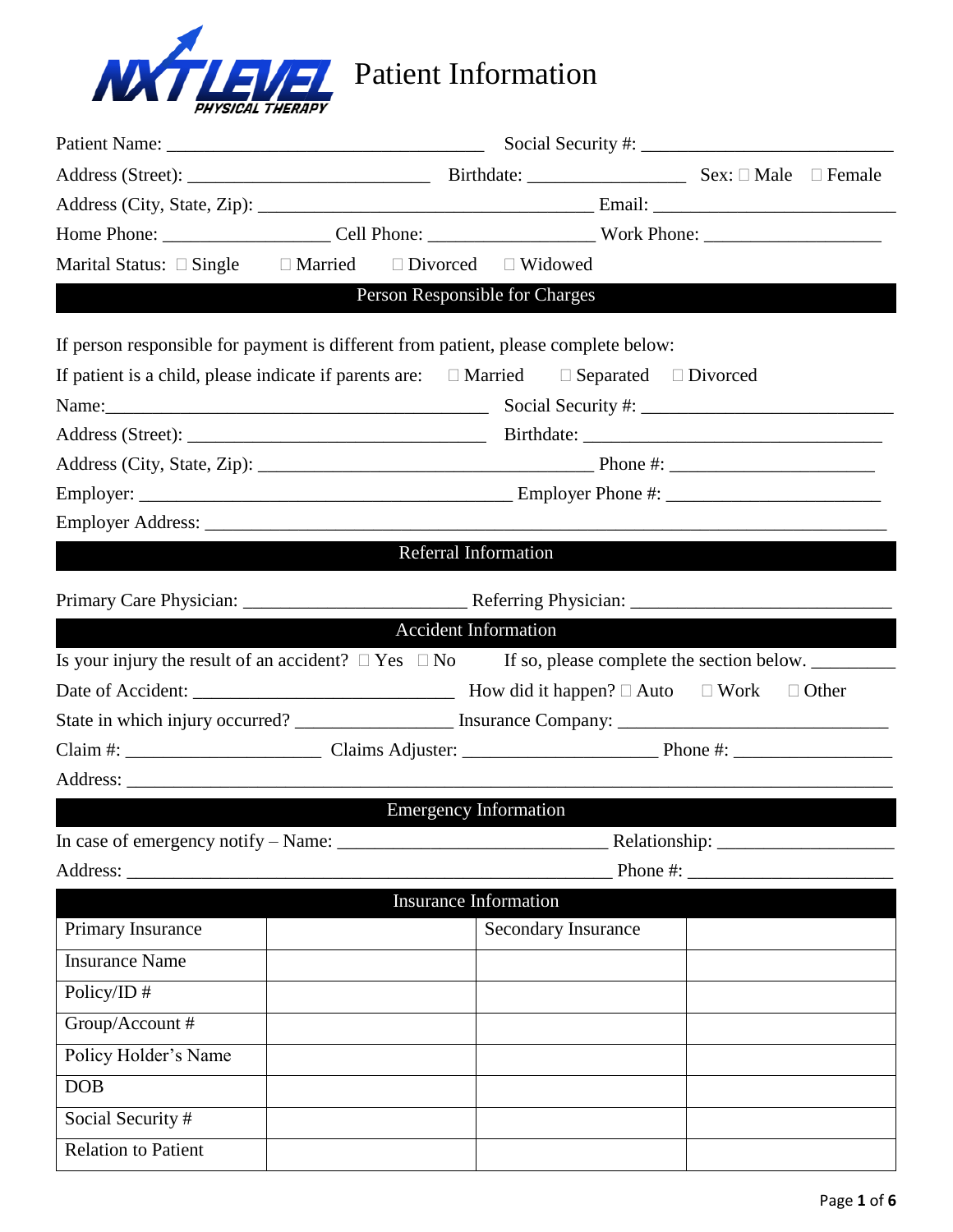#### Notification of Patient Responsibility

NXT Level Physical Therapy LLC verifies your benefits with your insurance carrier, but does not guarantee any information given to us regarding benefits, authorization, or network plan. We request that you check with your health plan for a complete understanding of what will be billed to you. If the information provided by your insurance company or by you is not accurate or the insurance company changes its coverage, you will be responsible for payment for services.

Based upon the information that your insurance company quoted to us, your benefits are as follows:

Deductible: \_\_\_\_\_\_\_\_\_\_\_\_\_\_\_\_\_\_\_\_\_\_ Co-Insurance: \_\_\_\_\_\_\_\_\_\_\_\_\_\_\_\_\_\_ Co-Pay: \_\_\_\_\_\_\_\_\_\_\_\_\_\_\_\_\_\_\_\_

Benefit Description:

Do you have an HRA or HSA?

# Financial Responsibility and Assignment of Benefits

I understand that insurance billing is provided as a courtesy and that I am financially responsible to NXT Level Physical Therapy LLC for all charges arising from my treatment. \*We do not bill tertiary carriers. It is my responsibility to notify NXT Level Physical Therapy LLC of any changes in my health care coverage. While NXT Level Physical Therapy LLC verifies benefits with my health plan, exact insurance benefits cannot be determined until the health plan receives the claim. I agree to accept financial responsibility for all medical services or supplies provided to me. This is a direct assignment of my rights and benefits under this policy. A photocopy of this assignment shall be considered as effective and valid as the original. If any law, such as worker's compensation or insurance contract prohibits payment for these services I will cooperate and assist in the provision of information, authorizations, releases or any other type of information necessary to allow for speedy collection from my third-party payor. I understand that if I have a remaining balance after 60 days my account may be placed with an outside collection agency. \*We accept payment by cash, check, Visa, Mastercard, American Express, or Discover.

#### Notice of Privacy Practices

I hereby acknowledge that I have received or declined a copy of the Notice of Privacy Practices for NXT Level Physical Therapy LLC. In addition, I hereby consent to the use and disclosure of my personal health information for the purposes of treatment, payment, and health care operations.

## Cancellation Policy

Appointment times are reserved exclusively for you. If you are unable to keep you appointment, we request 24 hour notice to allow us time to offer that appointment to someone else. We do understand that extenuating circumstances sometime occur for missing appointments and should be discussed with the office manager.

## Medicare Patients

You may not access Home Health Agency benefits and attend our clinics during the same period of time. You will be re-evaluated by your physical therapist every 10 visits. Due to Medicare requirements, we will contact your referring physician to provide a new referral to our office every 90 days as needed. If we do not receive a new referral from your physician as required, Medicare may deny payment of services and you could be financially responsible for therapy provided outside of the referral dates or we may be unable to continue treatment until a new referral is received. We will bill your secondary insurance if applicable. However, you are responsible for the deductible if it has not been met at the time of service, and the co-insurance if there is no secondary insurance. Are you currently receiving home health?  $\Box$  Yes  $\Box$  No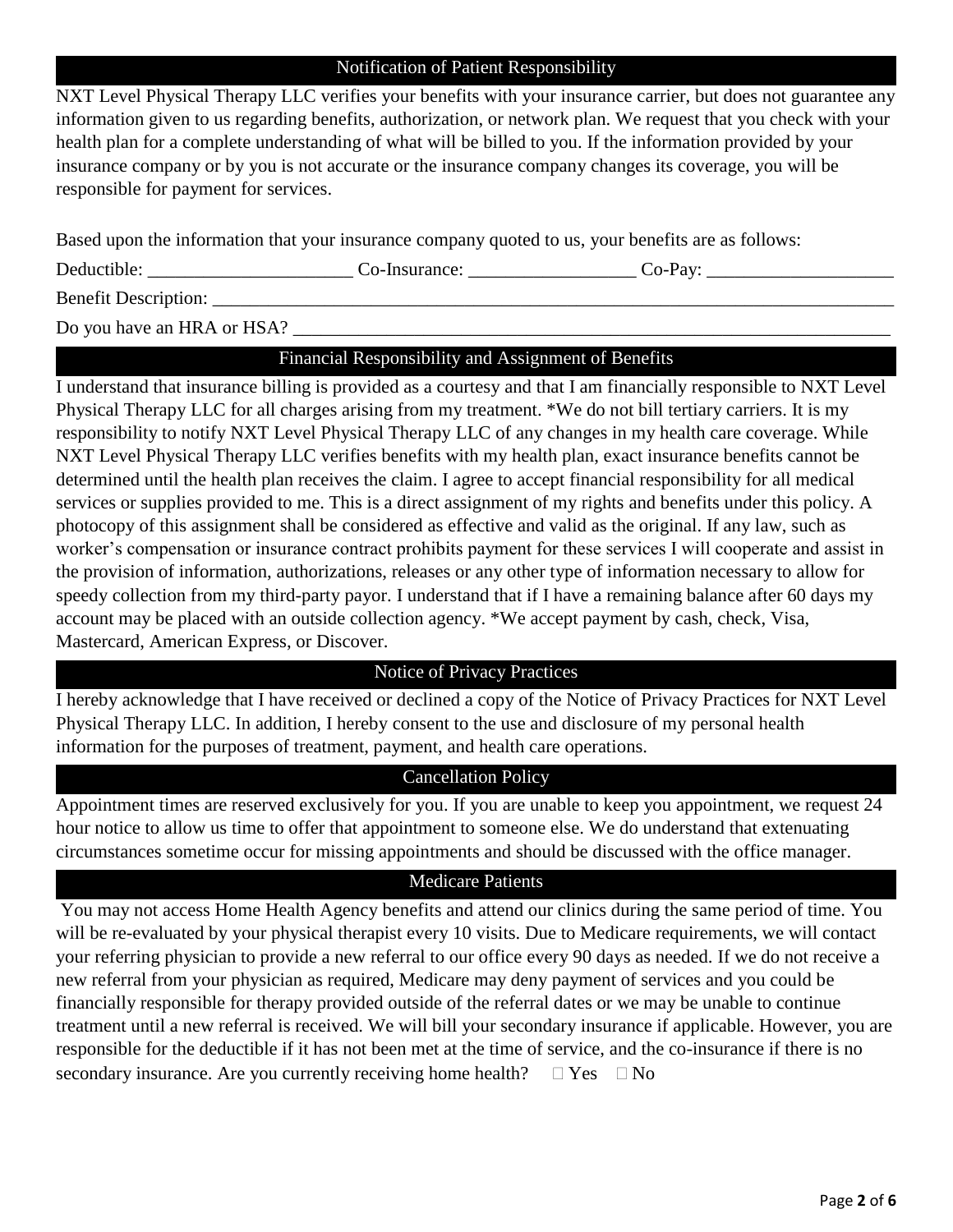| <b>Medical History</b>                                                                                                                                                                  |                                       |                                                                                          |              |                                                                                                                   |  |
|-----------------------------------------------------------------------------------------------------------------------------------------------------------------------------------------|---------------------------------------|------------------------------------------------------------------------------------------|--------------|-------------------------------------------------------------------------------------------------------------------|--|
| Age:                                                                                                                                                                                    |                                       | Height: ______ Feet ______ Inches Weight: ___________                                    |              |                                                                                                                   |  |
| 1) How would you rate your general health? $\Box$ Excellent $\Box$ Good $\Box$ Average $\Box$ Fair $\Box$ Poor<br>2) How often do you exercise outside of your normal daily activities? |                                       |                                                                                          |              |                                                                                                                   |  |
|                                                                                                                                                                                         |                                       | $\Box$ 5+ days/wk. $\Box$ 3-4 days/wk $\Box$ 1-2 days/wk $\Box$ Occasionally $\Box$ Zero |              |                                                                                                                   |  |
|                                                                                                                                                                                         |                                       |                                                                                          |              |                                                                                                                   |  |
| 4)                                                                                                                                                                                      | Do you smoke? $\Box$ Yes $\Box$ No    |                                                                                          |              |                                                                                                                   |  |
| 5)                                                                                                                                                                                      | What is your stress level? $\Box$ Low | $\Box$ Medium<br>$\Box$ High                                                             |              |                                                                                                                   |  |
| Are you pregnant? $\Box$ Yes<br>6)                                                                                                                                                      | $\Box$ No                             |                                                                                          |              |                                                                                                                   |  |
| Do you have a pacemaker? $\square$ Yes<br>7)                                                                                                                                            |                                       | $\Box$ No                                                                                |              |                                                                                                                   |  |
|                                                                                                                                                                                         |                                       | 8) Have you been bothered by feeling down, depressed, or hopeless? $\Box$ Yes            |              | $\Box$ No                                                                                                         |  |
|                                                                                                                                                                                         |                                       | 9) Have you been bothered by having no interest or pleasure in things? $\Box$ Yes        |              | $\Box$ No                                                                                                         |  |
| 10) Is this something you would like help with? $\Box$ Yes                                                                                                                              |                                       | $\Box$ No<br>$\Box$ Not today                                                            |              |                                                                                                                   |  |
|                                                                                                                                                                                         |                                       | Past Medical History                                                                     |              |                                                                                                                   |  |
|                                                                                                                                                                                         |                                       | Have you ever had/been diagnosed with any of the following conditions?                   |              |                                                                                                                   |  |
| Angina/Chest Pain<br>$\Box$                                                                                                                                                             | $\Box$                                | Drug/Alcohol                                                                             | $\mathbf{L}$ | <b>Heart Problems</b>                                                                                             |  |
| <b>High Blood Pressure</b><br>$\Box$                                                                                                                                                    |                                       | Abuse/Dependency                                                                         | $\mathbf{I}$ | <b>Blood Disorders</b>                                                                                            |  |
| <b>Stroke</b><br>$\Box$                                                                                                                                                                 | $\Box$                                | <b>Heart Attack</b>                                                                      | □            | Cancer                                                                                                            |  |
| Tumor<br>u                                                                                                                                                                              | $\Box$                                | <b>Circulation Problems</b>                                                              |              | <b>Kidney Problems</b>                                                                                            |  |
| Lung Problems<br>Ц                                                                                                                                                                      | Anemia<br>$\Box$                      |                                                                                          | $\mathbf{I}$ | Asthma                                                                                                            |  |
| Osteoarthritis<br>Ш                                                                                                                                                                     | П                                     | <b>Bone/Joint Infection</b>                                                              |              | Osteoporosis                                                                                                      |  |
| <b>Bladder Infections</b><br>$\Box$                                                                                                                                                     | $\Box$                                | <b>Stomach Problems</b>                                                                  | $\Box$       | Gout                                                                                                              |  |
| Neck Injuries<br>$\Box$                                                                                                                                                                 | $\Box$                                | <b>Rheumatoid Arthritis</b>                                                              | $\Box$       | Joint Sprains                                                                                                     |  |
| Fractures/Broken Bones<br>Ш                                                                                                                                                             | Diabetes<br>$\Box$                    |                                                                                          | $\Box$       | Jaw Injuries/TMJ                                                                                                  |  |
| <b>Muscle Strains</b><br>⊔                                                                                                                                                              | $\Box$                                | <b>Back Injuries</b>                                                                     | Ш            | Epilepsy                                                                                                          |  |
| <b>Liver Problems</b><br>$\Box$                                                                                                                                                         | $\Box$                                | <b>Dislocations</b>                                                                      |              | <b>Autoimmune Disease</b>                                                                                         |  |
| <b>Pelvic Inflammatory Disease</b><br>u                                                                                                                                                 |                                       | Multiple Sclerosis                                                                       |              | Nervous/Emotional Problems                                                                                        |  |
| <b>Thyroid Problems</b><br>$\Box$                                                                                                                                                       | Whiplash                              |                                                                                          |              | Other:                                                                                                            |  |
| Infectious Disease (Hepatitis,<br>Ш                                                                                                                                                     | Pneumonia<br>$\Box$                   |                                                                                          |              |                                                                                                                   |  |
| Tuberculosis, Etc)                                                                                                                                                                      | Allergies<br>$\mathbf{L}$             |                                                                                          |              |                                                                                                                   |  |
|                                                                                                                                                                                         |                                       | Medication                                                                               |              |                                                                                                                   |  |
|                                                                                                                                                                                         |                                       |                                                                                          |              | Please list all current prescriptions and over the counter supplements taken (Additional space to list medication |  |

available upon request.

\_\_\_\_\_\_\_\_\_\_\_\_\_\_\_\_\_\_\_\_\_\_\_\_\_\_\_\_\_\_\_\_\_\_\_\_\_\_\_\_\_\_\_\_\_\_\_\_\_\_\_\_\_\_\_\_\_\_\_\_\_\_\_\_\_\_\_\_\_\_\_\_\_\_\_\_\_\_\_\_\_\_\_\_\_\_\_\_ \_\_\_\_\_\_\_\_\_\_\_\_\_\_\_\_\_\_\_\_\_\_\_\_\_\_\_\_\_\_\_\_\_\_\_\_\_\_\_\_\_\_\_\_\_\_\_\_\_\_\_\_\_\_\_\_\_\_\_\_\_\_\_\_\_\_\_\_\_\_\_\_\_\_\_\_\_\_\_\_\_\_\_\_\_\_\_\_ \_\_\_\_\_\_\_\_\_\_\_\_\_\_\_\_\_\_\_\_\_\_\_\_\_\_\_\_\_\_\_\_\_\_\_\_\_\_\_\_\_\_\_\_\_\_\_\_\_\_\_\_\_\_\_\_\_\_\_\_\_\_\_\_\_\_\_\_\_\_\_\_\_\_\_\_\_\_\_\_\_\_\_\_\_\_\_\_

\_\_\_\_\_\_\_\_\_\_\_\_\_\_\_\_\_\_\_\_\_\_\_\_\_\_\_\_\_\_\_\_\_\_\_\_\_\_\_\_\_\_\_\_\_\_\_\_\_\_\_\_\_\_\_\_\_\_\_\_\_\_\_\_\_\_\_\_\_\_\_\_\_\_\_\_\_\_\_\_\_\_\_\_\_\_\_\_ \_\_\_\_\_\_\_\_\_\_\_\_\_\_\_\_\_\_\_\_\_\_\_\_\_\_\_\_\_\_\_\_\_\_\_\_\_\_\_\_\_\_\_\_\_\_\_\_\_\_\_\_\_\_\_\_\_\_\_\_\_\_\_\_\_\_\_\_\_\_\_\_\_\_\_\_\_\_\_\_\_\_\_\_\_\_\_\_ \_\_\_\_\_\_\_\_\_\_\_\_\_\_\_\_\_\_\_\_\_\_\_\_\_\_\_\_\_\_\_\_\_\_\_\_\_\_\_\_\_\_\_\_\_\_\_\_\_\_\_\_\_\_\_\_\_\_\_\_\_\_\_\_\_\_\_\_\_\_\_\_\_\_\_\_\_\_\_\_\_\_\_\_\_\_\_\_

Please list any allergies to medications.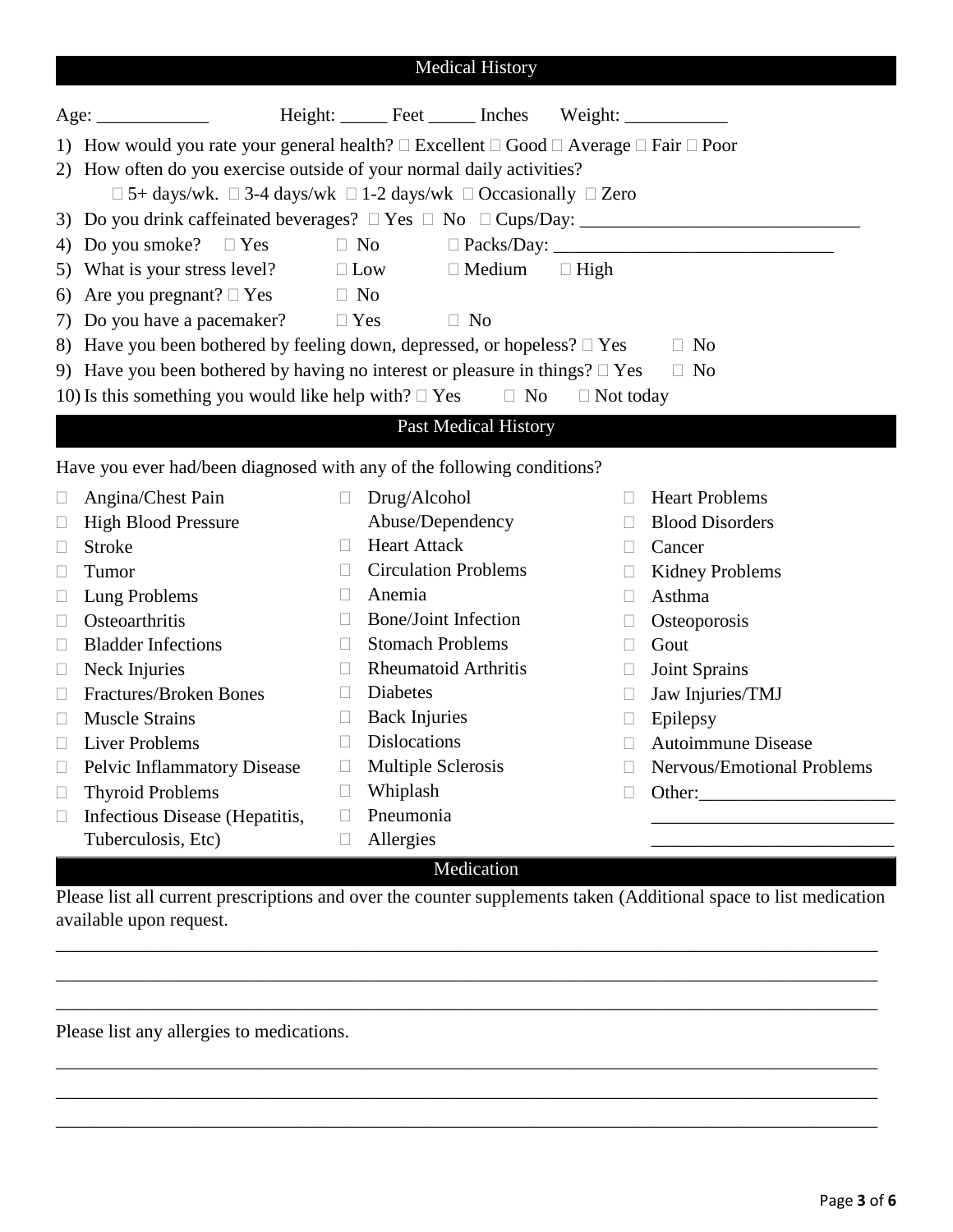|          |                                                                                                                                            | History of Present Condition            |  |
|----------|--------------------------------------------------------------------------------------------------------------------------------------------|-----------------------------------------|--|
|          | 1) What are your symptoms?                                                                                                                 |                                         |  |
|          |                                                                                                                                            |                                         |  |
| 3)<br>4) | How did your symptoms begin? $\Box$ Gradually $\Box$ Suddenly                                                                              |                                         |  |
|          |                                                                                                                                            |                                         |  |
| 5)<br>6) | Since onset, how are your symptoms? $\Box$ Better $\Box$ Worse<br>Have you been treated for this problem in the past? $\Box$ Yes $\Box$ No | $\Box$ Same/No Change                   |  |
|          |                                                                                                                                            |                                         |  |
|          |                                                                                                                                            |                                         |  |
|          | If yes, what kind of treatment did you receive?                                                                                            |                                         |  |
|          | □ Physical Therapy                                                                                                                         |                                         |  |
|          | □ Chiropractic                                                                                                                             | Please indicate on the body chart where |  |
|          |                                                                                                                                            | your symptoms are localized:            |  |
|          | Describe your symptoms:                                                                                                                    |                                         |  |
|          | $\Box$ Constant                                                                                                                            |                                         |  |
|          | $\Box$ Intermittent                                                                                                                        |                                         |  |
|          | $\Box$ Occasional                                                                                                                          |                                         |  |
|          | $\Box$ Increasing                                                                                                                          |                                         |  |
|          | $\Box$ Decreasing                                                                                                                          |                                         |  |
|          | ∃Static                                                                                                                                    |                                         |  |
|          | □ Night Pain                                                                                                                               |                                         |  |
|          | $\square$ Stiffness                                                                                                                        |                                         |  |
|          | $\Box$ Sharp Pain                                                                                                                          |                                         |  |
|          | □ Dull/Achy Pain                                                                                                                           |                                         |  |
|          | □ Toothache like pain                                                                                                                      |                                         |  |
|          | □ Pain Upon Waking                                                                                                                         |                                         |  |
| 7)       | □ Other:                                                                                                                                   |                                         |  |

10) On a scale from 0-10, with 0 being no pain and 10 being the worst pain (going to hospital pain), how would you rate your average pain in the past 24 hours? \_\_\_\_\_\_\_\_\_\_\_\_\_\_\_\_\_\_\_\_\_\_\_\_\_\_\_\_\_\_\_\_\_\_\_\_\_\_\_\_\_\_\_\_\_\_\_\_

\_\_\_\_\_\_\_\_\_\_\_\_\_\_\_\_\_\_\_\_\_\_\_\_\_\_\_\_\_\_\_\_\_\_\_\_\_\_\_\_\_\_\_\_\_\_\_\_\_\_\_\_\_\_\_\_\_\_\_\_\_\_\_\_\_\_\_\_\_\_\_\_\_\_\_\_\_\_\_\_\_\_\_\_\_\_\_\_\_\_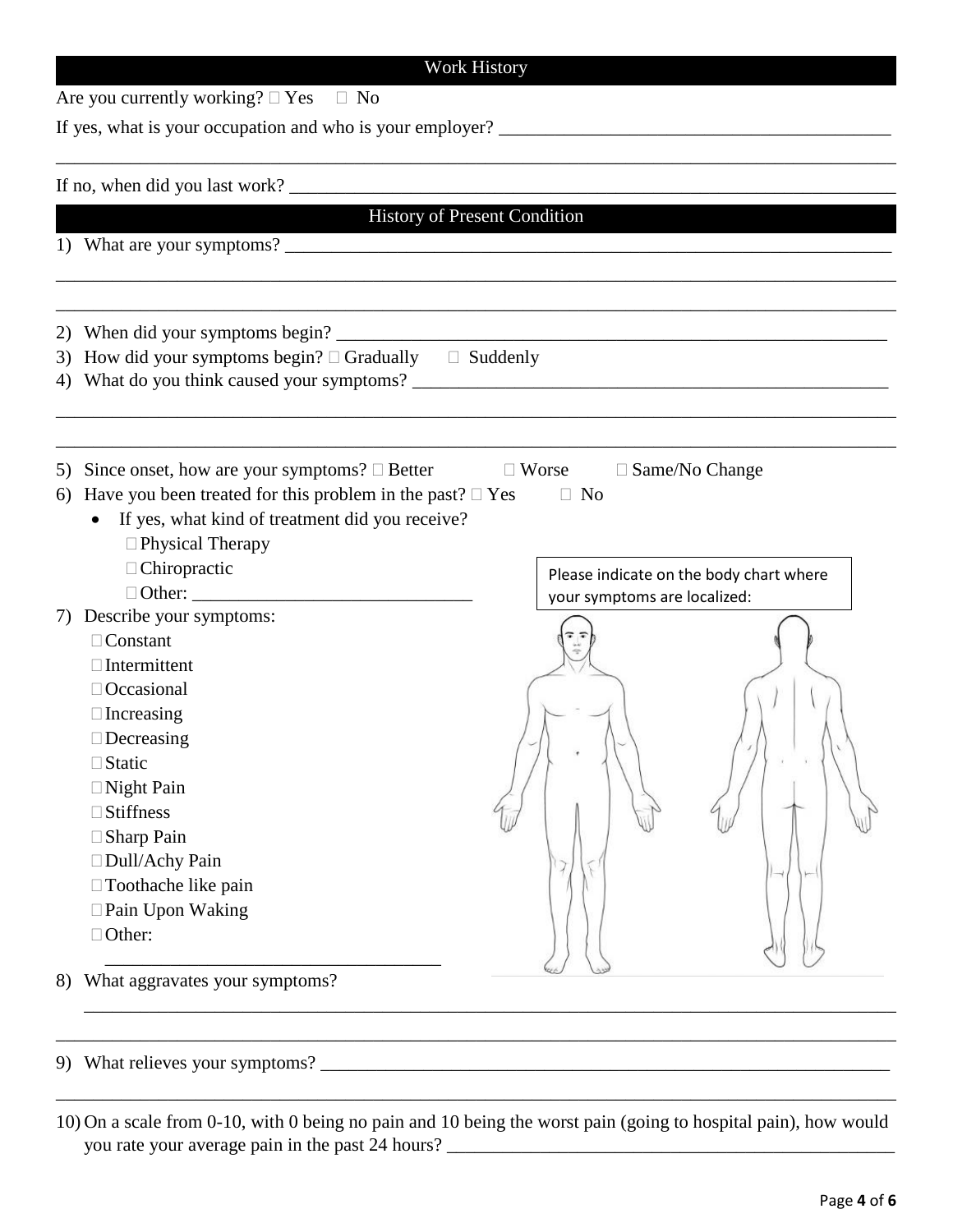| <b>Parental Consent</b> |
|-------------------------|
|-------------------------|

This serves as permission for treatment of my child by NXT Level Physical Therapy LLC. I agree to pay for all services provided to my child.

Parent/Guardian Signature: \_\_\_\_\_\_\_\_\_\_\_\_\_\_\_\_\_\_\_\_\_\_\_\_\_\_\_\_\_\_\_\_\_ Date: \_\_\_\_\_\_\_\_\_\_\_\_\_\_\_\_\_\_\_\_

 $\Box$  Date:

## Consent to Treatment and Release of Information

I am aware of my diagnosis and wish to receive treatment from NXT Level Physical Therapy LLC. I permit its employees and all other persons caring for me to treat me in ways they judge beneficial to me. I understand that this care can include an evaluation, testing, and treatment. No guarantees have been made to me about the outcome of this care.

I give permission to NXT Level Physical Therapy LLC to release information, verbal and written, contained in my medical record and other related information to my insurance company, rehab nurse, case manager, attorney, employer, school, related healthcare provider, assignees and/or beneficiaries and all other related persons as it relates to my treatment and/or payment for services provided.

I authorize NXT Level Physical Therapy LLC to obtain medical records and/or professional information from my physician or other medical professional as it relates to my treatment.

|  | Photo Release                                                                                                                                                                                                                                                                                                                                                                                                                                                                                                                                                           |
|--|-------------------------------------------------------------------------------------------------------------------------------------------------------------------------------------------------------------------------------------------------------------------------------------------------------------------------------------------------------------------------------------------------------------------------------------------------------------------------------------------------------------------------------------------------------------------------|
|  | <b>EXECUTE:</b> There by agree and consent as follows.                                                                                                                                                                                                                                                                                                                                                                                                                                                                                                                  |
|  | A. I consent and authorize NXT Level Physical Therapy LLC, located at 931 Charles Street, Wellsburg,<br>WV 26070 to use my likeness in any photograph, video, or other digital media ("Photos") in any and all<br>of its publications, including print or web-based publications.                                                                                                                                                                                                                                                                                       |
|  | B. I irrevocably authorize NXT Level Physical Therapy LLC to copy, edit, enhance, crop, or otherwise<br>alter any Photo for use in their publications. I also waive any rights for approval or inspection of any<br>Photos.                                                                                                                                                                                                                                                                                                                                             |
|  | C. I understand and agree that all Photos are the property of NXT Level Physical Therapy LLC. And will<br>not be returned to me.                                                                                                                                                                                                                                                                                                                                                                                                                                        |
|  | D. I acknowledge that I am not entitled to any compensation or royalties with respect to the use of the<br>Photos.                                                                                                                                                                                                                                                                                                                                                                                                                                                      |
|  | E. I agree to release and forever discharge NXT Level Physical Therapy LLC and its affiliates, successors<br>and assigns, officers, employees, representatives, partners, agents and anyone claiming through them, in<br>their individual and/or corporate capacities from any and all claims, liabilities, obligations, promises,<br>agreements, disputes, demands, damages, causes of action of any nature or kind, known or unknown,<br>which I, and anyone claiming on behalf of me, may have or claim to have against Releasee in<br>connection with this Release. |
|  | F. I have carefully read and fully understand all the provisions of this Photo Release and am freely,<br>knowingly, and voluntarily signing.                                                                                                                                                                                                                                                                                                                                                                                                                            |
|  |                                                                                                                                                                                                                                                                                                                                                                                                                                                                                                                                                                         |
|  |                                                                                                                                                                                                                                                                                                                                                                                                                                                                                                                                                                         |
|  | Date:                                                                                                                                                                                                                                                                                                                                                                                                                                                                                                                                                                   |

Printed Name of Parent/Guardian: \_\_\_\_\_\_\_\_\_\_\_\_\_\_\_\_\_\_\_\_\_\_